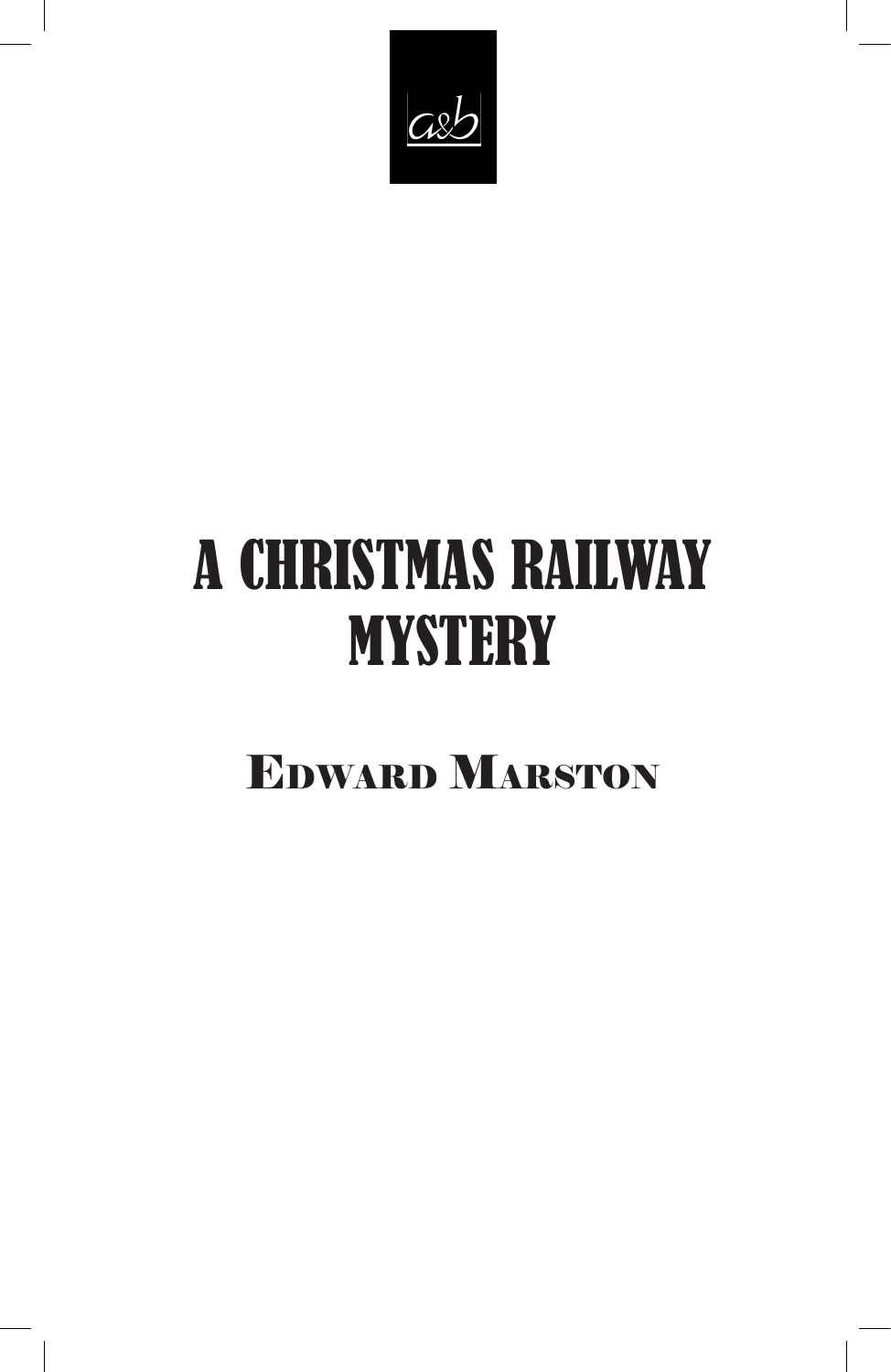Allison & Busby Limited 12 Fitzroy Mews London W1T 6DW *allisonandbusby.com*

First published in Great Britain by Allison & Busby in 2017.

Copyright © 2017 by Edward Marston

The moral right of the author is hereby asserted in accordance with the Copyright, Designs and Patents Act 1988.

> *All characters and events in this publication, other than those clearly in the public domain, are fictitious and any resemblance to actual persons, living or dead, is purely coincidental.*

All rights reserved. No part of this publication may be reproduced, stored in a retrieval system, or transmitted, in any form or by any means without the prior written permission of the publisher, nor be otherwise circulated in any form of binding or cover other than that in which it is published and without a similar condition being imposed on the subsequent buyer.

A CIP catalogue record for this book is available from the British Library.

First Edition

#### ISBN 978-0-7490-2148-1

Typeset in 12.25/16 pt Adobe Garamond Pro by Allison & Busby Ltd.

The paper used for this Allison & Busby publication has been produced from trees that have been legally sourced from well-managed and credibly certified forests.

> Printed and bound by CPI Group (UK) Ltd, Croydon, CR0 4YY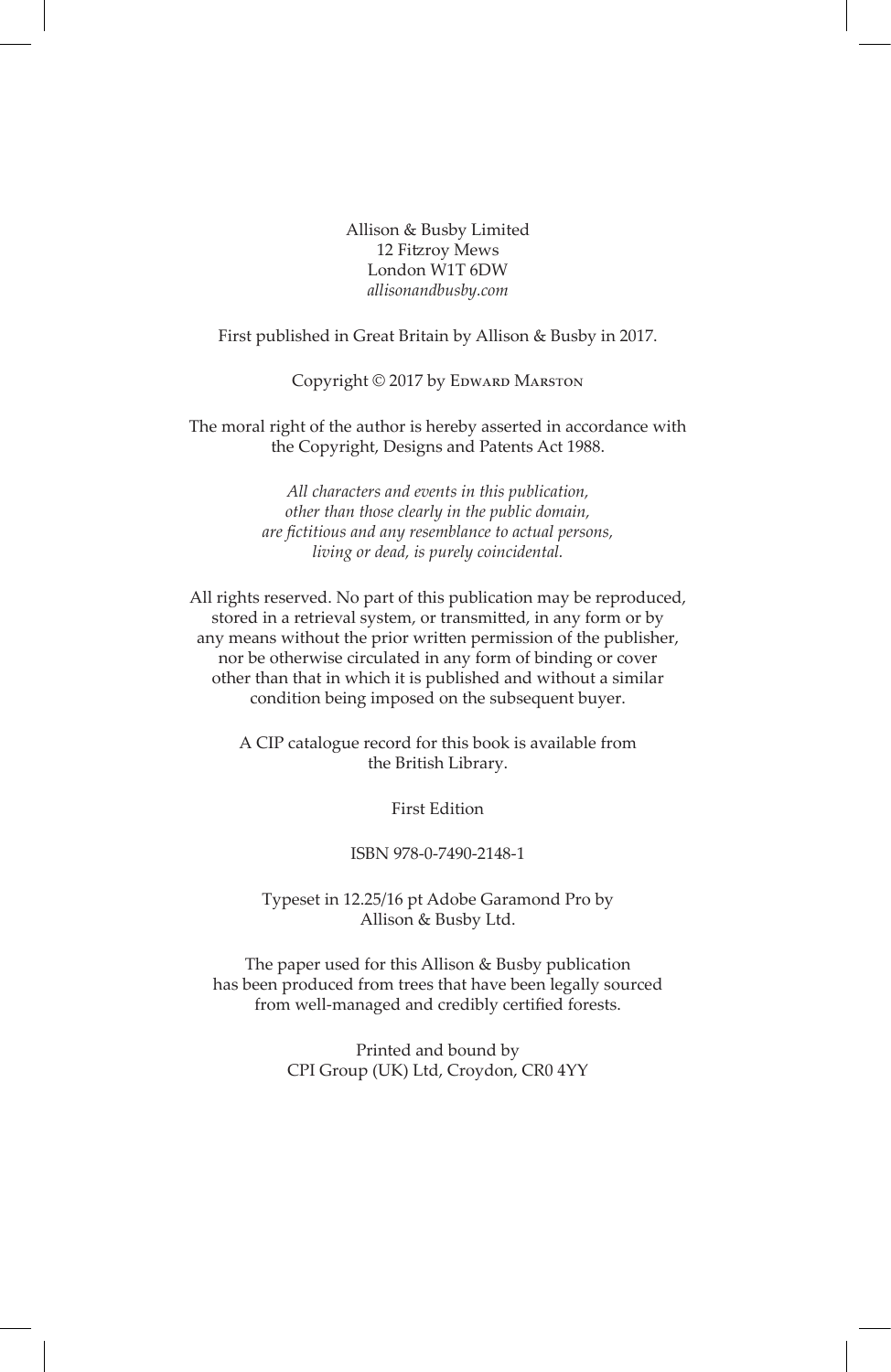### CHAPTER ONE

#### *December, 1860*

Betty Rodman was in torment. Anxiety was gnawing at her like a rat eating its way into a sack of grain. Unable to sleep, she was suffering both physical and mental pain. Where on earth was her husband? She was used to his coming home late with the stink of beer on his breath but he'd never been out this long before. It was well past midnight. The early shift began at six in the morning. If he was not there on time, he'd get more than a stern reprimand from the foreman. His job might be in danger and that prospect troubled her more than anything else. Though their house was among the smallest, she liked living in the Railway Village. They'd been there long enough to feel that they were permanent members of the community. They belonged. Betty never stopped telling herself that – in spite of everything – they had a roof over their heads and a place to bring up their three children.

Suddenly, their whole future was in doubt. She felt it in her bones. After brooding for hours, her fears were drowned beneath waves of fatigue and she drifted off in the vain hope that she'd open her eyes to find her husband snoring beside her. It was the baby's cry that eventually brought her out of her slumber. The child was shivering in the biting cold. Betty clambered out of bed to take her daughter out of her cot and soothe her with quiet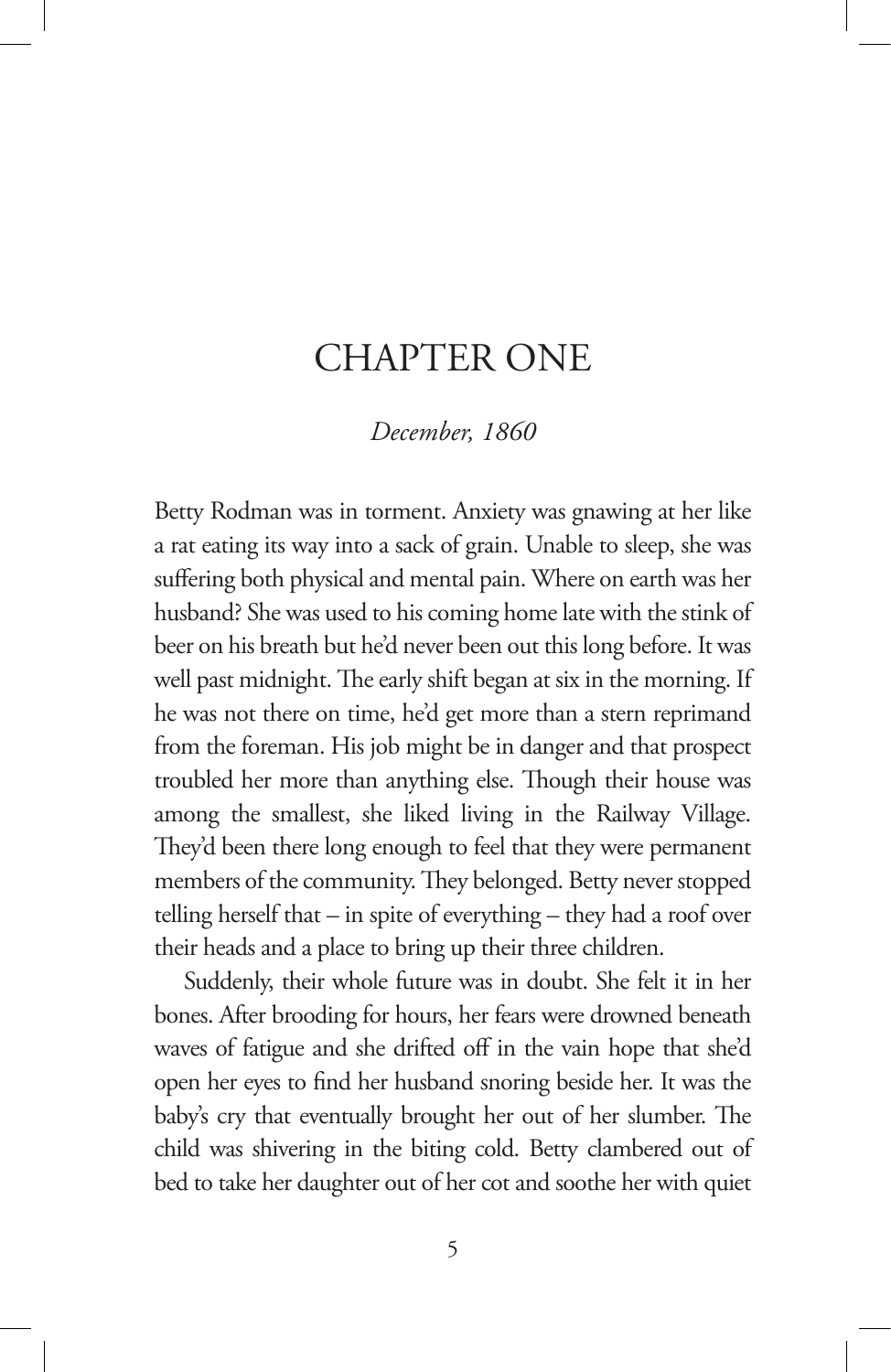words and a warm embrace. When the baby fell asleep again, she put her gently down, covered her with a blanket then dressed in the darkness. Groping her way to the bed, she shook her elder son.

'Wake up, Davy,' she said.

The boy stirred resentfully. 'Leave me be . . . I'm tired.'

'I need you to look after Martha and Leonard.'

'You can do that.'

'I have to go out.'

'Then ask Daddy.'

'Your father's not here,' she told him in a voice that brought him fully awake. 'I'm going out to find him.'

And leaving a six-year-old boy in charge of the baby and his younger brother, she let herself out of the bedroom and padded downstairs. After putting on her coat and hat, she wrapped a shawl around her shoulders as an extra barrier against the winter weather but she still shuddered when she stepped out into the street. Betty scurried off past the serried ranks of houses built for its employees by the Great Western Railway Company. Though it was too dark to read the name of the street she was after, she found it by instinct. By the time she reached the house she wanted, she was panting heavily. She banged on the door with both fists and looked up hopefully at the bedroom above. When she saw a glimpse of candlelight, she heaved a sigh of relief. Seconds later, the door was opened by a sturdy man in his thirties, wearing a nightshirt.

'Is that you, Betty?' he asked, peering through blurred eyes.

'Where's Frank?'

'I've no idea.'

'But he went off to the pub with you.'

'He was still there when I left.'

'What time was that?'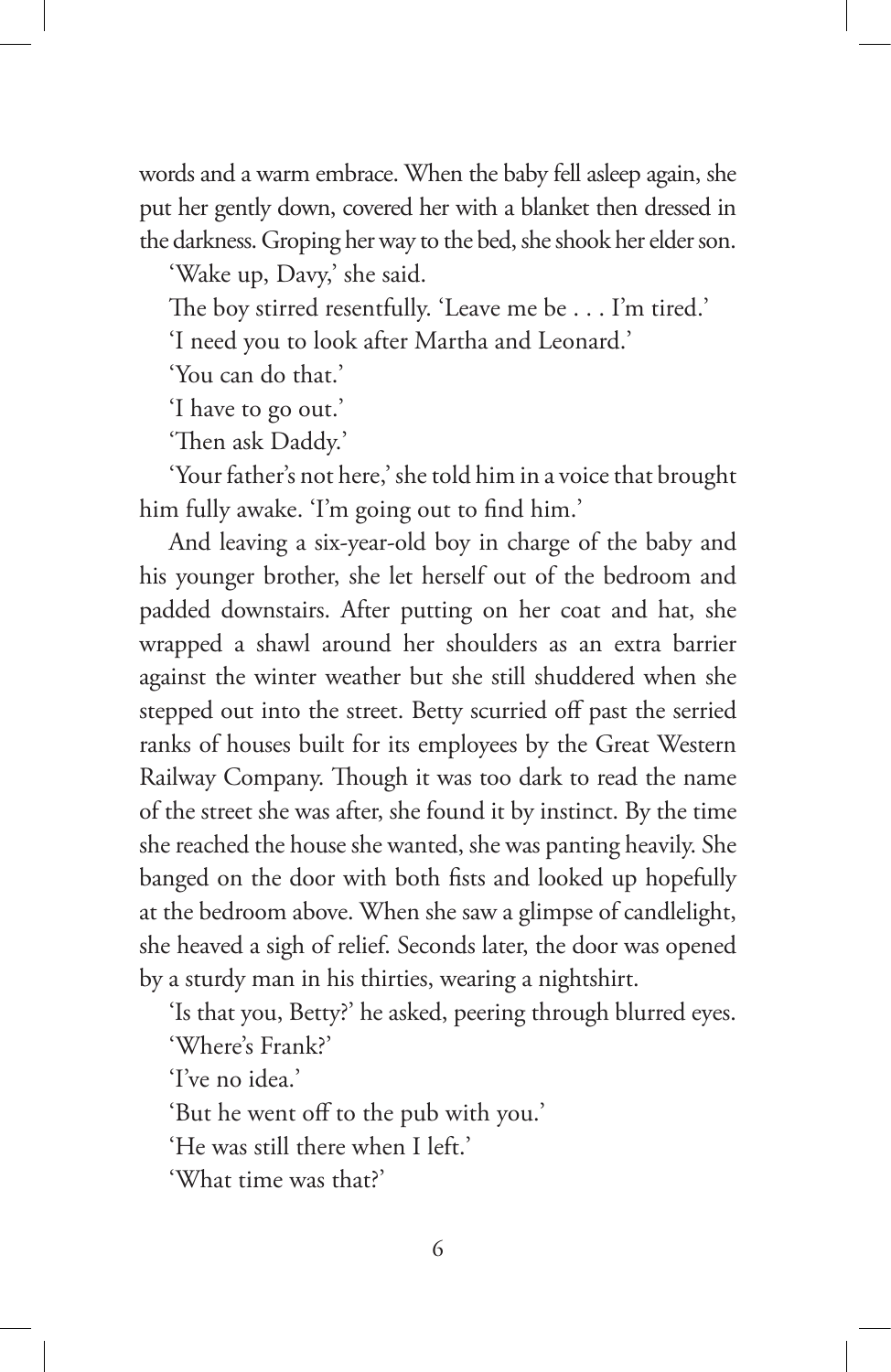'Look, you shouldn't be out there in the cold. Step inside.'

'I just want to know where my husband is.'

'He should have come home hours ago.'

'Well, he didn't. So where can he be?'

'I wish I knew,' said Fred Alford, scratching his head. 'Frank can usually hold his beer but p'raps he had too much this time and passed out somewhere. I'll put my clothes on and help you to search.'

'Did anything happen at the pub?'

'No, no. He just had a drink with us.'

'You know what I'm asking,' she said, meaningfully.

'There was nothing like that, Betty.'

'Are you sure? He's come home with blood on his face so many times.'

'Frank was on his best behaviour. There was no fight.'

Wanting to reassure her, he suppressed the fact that his friend had got into a heated argument with another man from the Works. They'd reached the stage of growling threats at each other. Alford had dried to drag Rodman away but had been shrugged off. The row could easily have descended into violence but Alford didn't want to alarm Betty by telling her that. She needed hope.

'Wait until I put some clothes on,' he said, easing her into the house, 'and stop worrying about him. He'll be fine, I'm sure. Frank's got his faults, as we all know, but he can look after himself.'

The naked body was flat on its back, the ankles bound and the palms tied firmly together as if he was praying for the return of his missing head.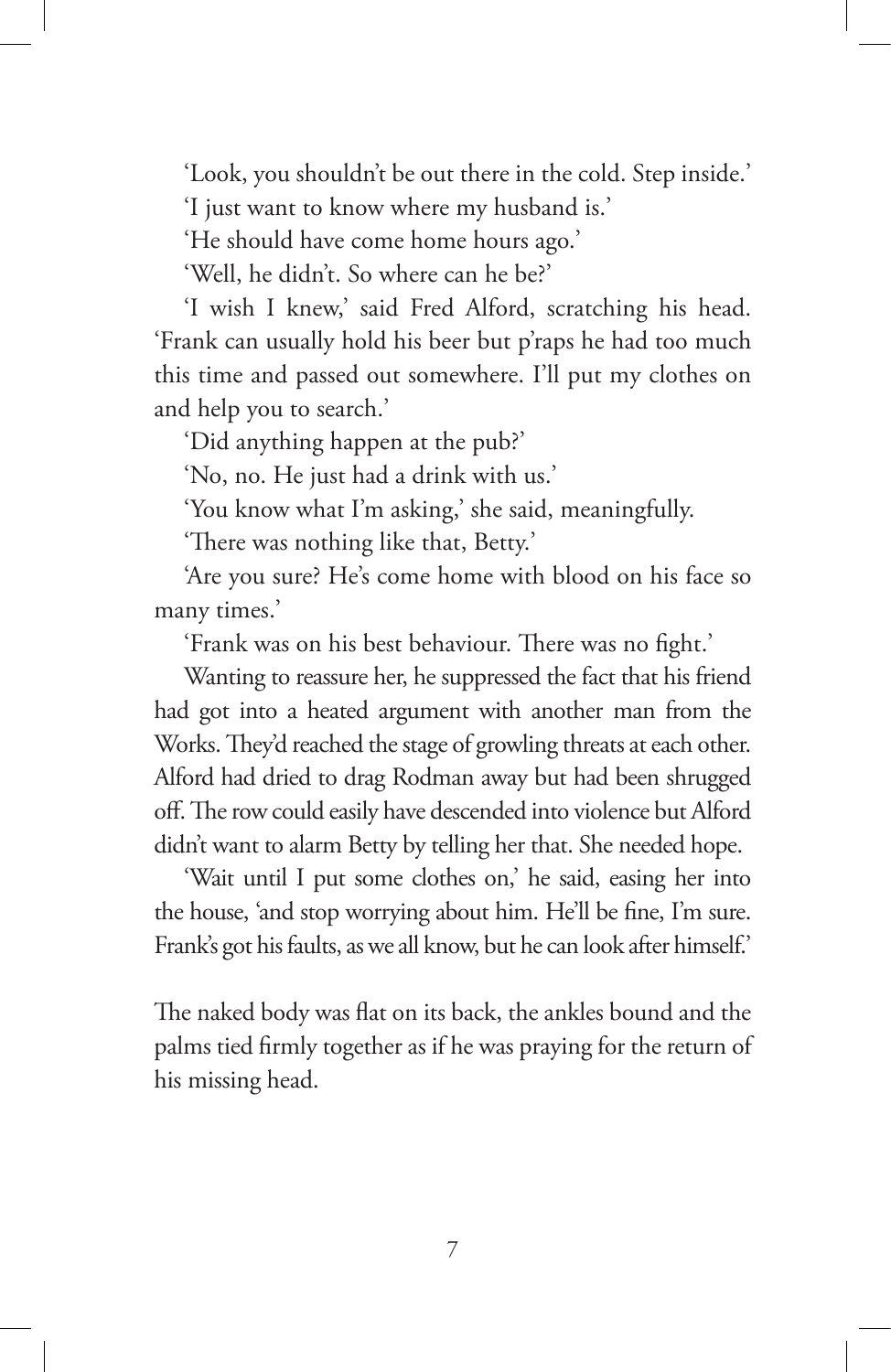## CHAPTER TWO

When the call came, they were in Colbeck's office, reviewing their latest case and wondering why the killer had chosen to commit suicide rather than face arrest.

'It was a dramatic confession of guilt,' said Colbeck, 'and it saved us an appearance in court. The man hanged himself in private to avoid the ordeal of being hanged in public.'

They were interrupted by the messenger who stressed the urgency of the summons. It set off alarm bells for Leeming.

'I knew it,' he said, mournfully. 'With only ten days to go to Christmas, the superintendent is about to send us hundreds of miles away from London.'

'You're being unduly pessimistic, Victor.'

'It's happened before. Three years ago, we spent Christmas Day arresting a man in Cornwall. The same thing could happen again.'

'That's highly unlikely,' said Colbeck with a smile. 'That particular individual paid the ultimate price for the murder of his wife. Of one thing you may be certain – there'll be no need for us to go to Truro again.'

'You know what I mean, sir.'

'I do, Victor, and I share your concern. There have been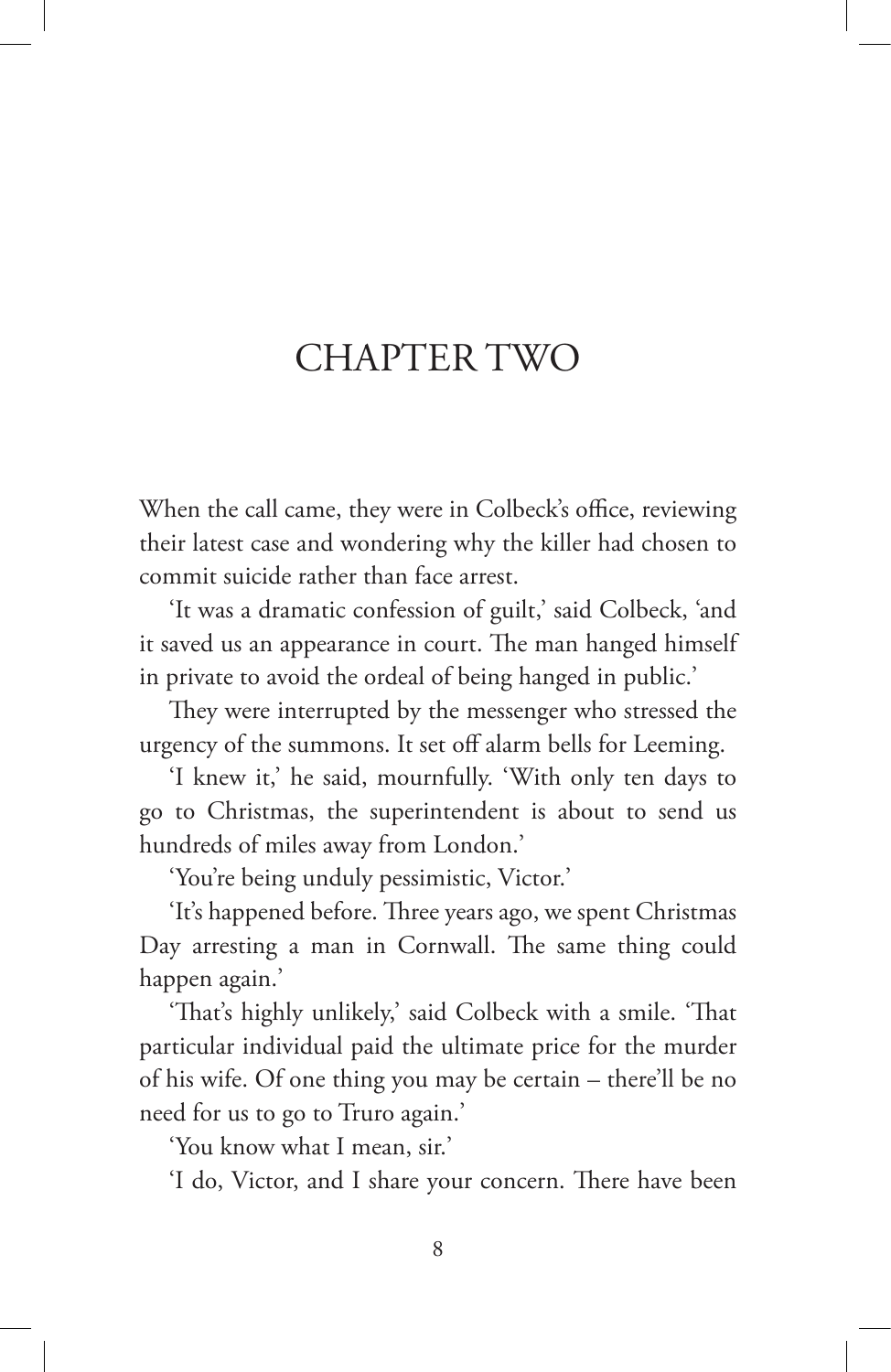occasions when the festive season didn't exist for us. I'm hoping that we can at least salvage part of it this year. Our daughter will be enjoying her first Christmas, remember. I want to be there to celebrate it with her.'

'I don't blame you. It's the one day of the year when a family *should* be together. The superintendent doesn't realise that because he lives on his own.'

'He does so by choice.'

'It's unnatural. Everyone needs company.'

'He's the exception to the rule. In fact, he's the exception to *most* rules.' Leaving the room, he led the way along the corridor. 'Let's hope that he has an assignment for us here in the capital.'

'No chance of that!' murmured Leeming.

After knocking on his door, they went into Edward Tallis's office and stood side by side in front of his desk. By way of a greeting, he growled at them.

'What kept you?'

'We were detained for a few moments, sir,' said Colbeck.

'You were too busy gossiping to obey an order,' said the superintendent. 'A summons is a summons. I'll brook no delay.'

'You have our apologies.'

'I'd rather have you responding instantly to a command.'

'We're here now, sir,' Leeming pointed out.

'Thank you for telling me,' said Tallis, sarcastically. 'I hadn't noticed.'

'Do you have another case for us, Superintendent?' asked Colbeck.

'Why else should I send for you?'

'Can we work in London this time?' pleaded Leeming.

'You'll go where you're needed.'

'It's not Scotland again, is it?'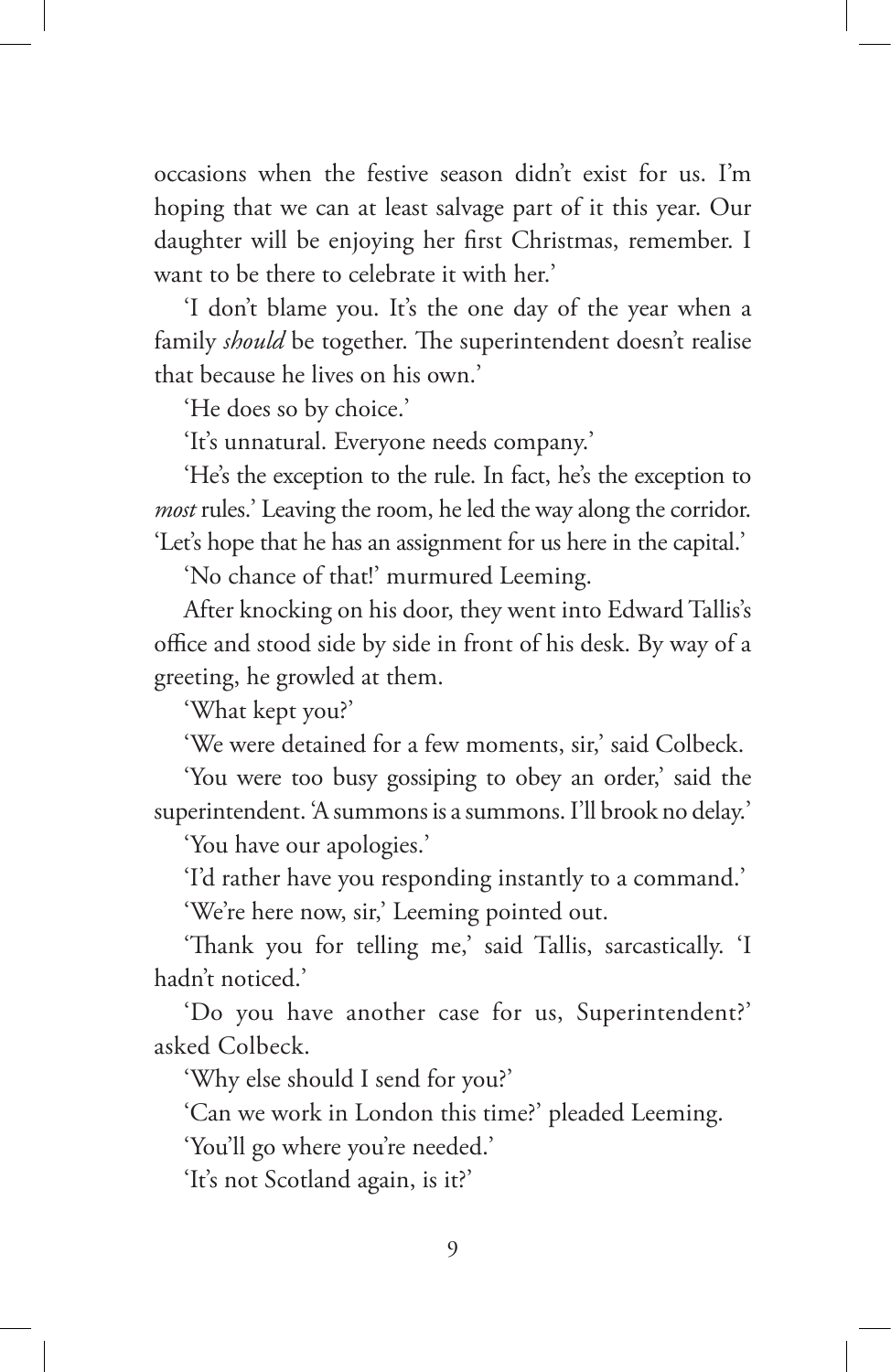'If you'll shut up,' said Tallis, quelling him with a stare, 'I'll tell you.' He picked up a telegraph. 'This was sent by the manager of the GWR Works in Swindon. He asks specifically for the Railway Detective.'

'That's very gratifying,' said Colbeck. 'What are the details?'

'Very few, I regret to say. The headless body of an employee has been found on the premises. We have no name of the deceased, no address, no description of him, no suspects.'

'And no head,' said Leeming, involuntarily.

Tallis grimaced. 'That observation is in the worst possible taste, Sergeant.'

'I'm sorry, sir,' whispered the other. 'It slipped out.'

'We need to be on the next train to Swindon,' said Colbeck. 'That means travelling on the broad gauge of the GWR. It's less than eighty miles away in total and we have a favourable gradient all the way.' He extended a hand. 'May I see the telegraph, please?' Tallis gave it to him. 'Thank you, sir.'

'We've got only ten days to solve the crime,' moaned Leeming. 'Then we mustn't waste a minute of them.'

'If there's been no arrest by Christmas,' warned Tallis, 'you must stay on in Wiltshire until you track down the culprit.'

'We'll do our best to avoid that situation,' said Colbeck. 'Come on, Sergeant.'

Tallis raised a hand. 'One moment . . .'

'Was there something else, Superintendent?'

'Yes, there was. This weekend, I'm vacating my command here in order to attend a reunion of my regiment. As a matter of fact,' he went on, straightening his shoulders, 'I am to receive a prestigious award.'

'Congratulations, sir.'

'I'll be here until Friday morning then I'm away until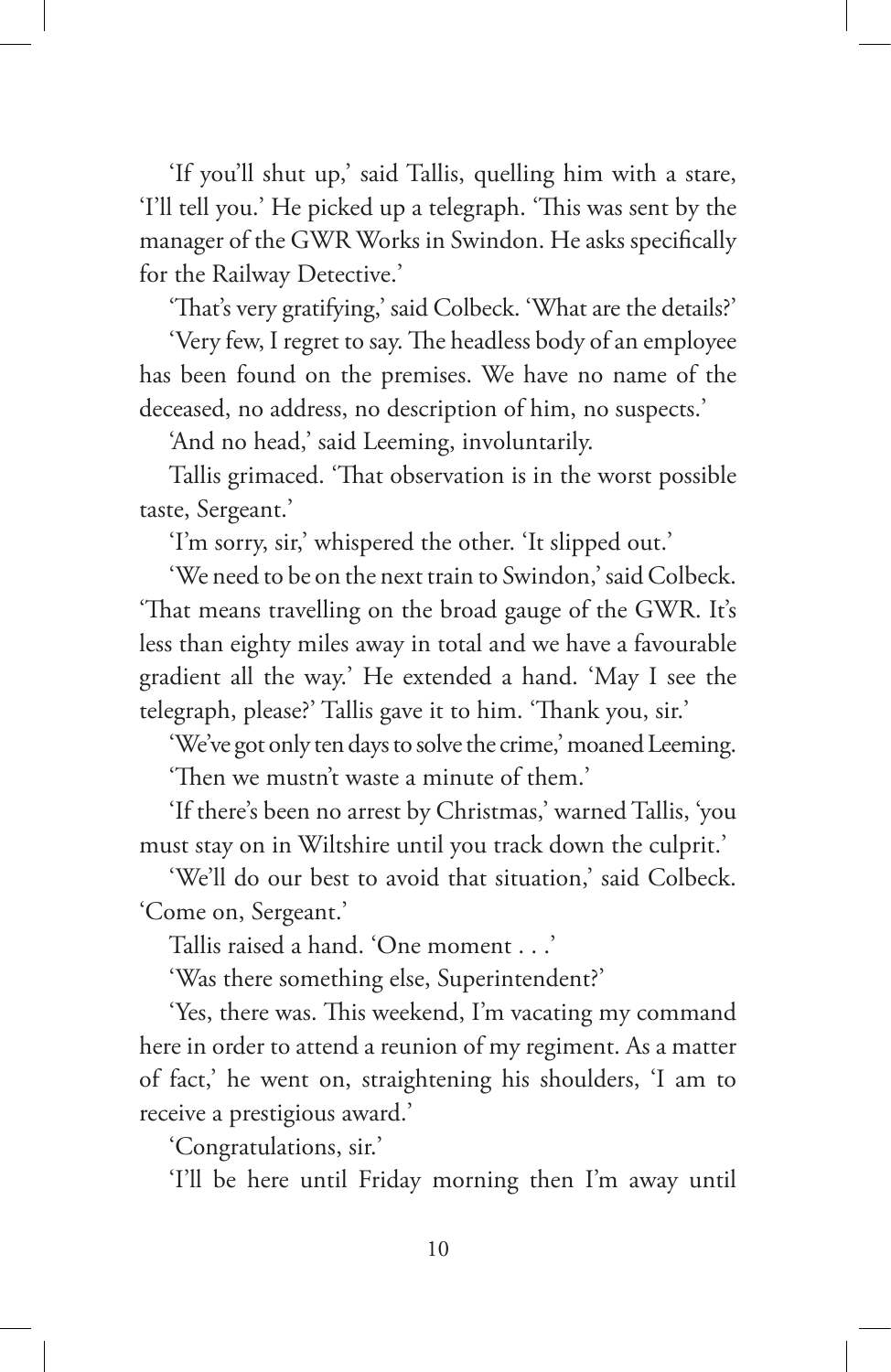Monday. In my absence, you'll report to the man I've appointed as Acting Superintendent.'

'The obvious man to replace you,' said Leeming, 'is Inspector Colbeck.'

'The obvious choice is not always the *best* choice.'

'Whoever he might be,' said Colbeck, ignoring the slight, 'we'll report to him in your stead. May we know his name?'

'Inspector Grosvenor.'

Leeming was aghast. 'It's not Mouldy Grosvenor, surely!' 'His name is Martin,' said Tallis, acidly.

'*I'd* be a better choice than him.'

'Do you dare to question my decision?'

'The sergeant respects it as much as I do, sir,' said Colbeck, anxious to get Leeming out of there before he provoked the superintendent into unleashing one of his blistering tirades. 'Time to go,' he continued, taking his colleague by the arm and more or less pulling him to the door. 'We'll be in touch, sir.'

And before Leeming could speak again, he was hauled out of the room.

The Erecting Shop was a large building where the multiple parts of a locomotive were fitted carefully together. As a rule, it was a clamorous place, obliging those who worked there to shout over the pandemonium of pounding hammers, clanking chains, hissing steam and the resounding thud of cranes. Today, however, it was eerily silent. Because the corpse had been discovered there that morning, work had been suspended for a while out of respect for the dead man. Even places like the Foundry and the Boiler Shop – both of them a source of continuous tumult – were muted. It was possible for once to hold something akin to a normal conversation.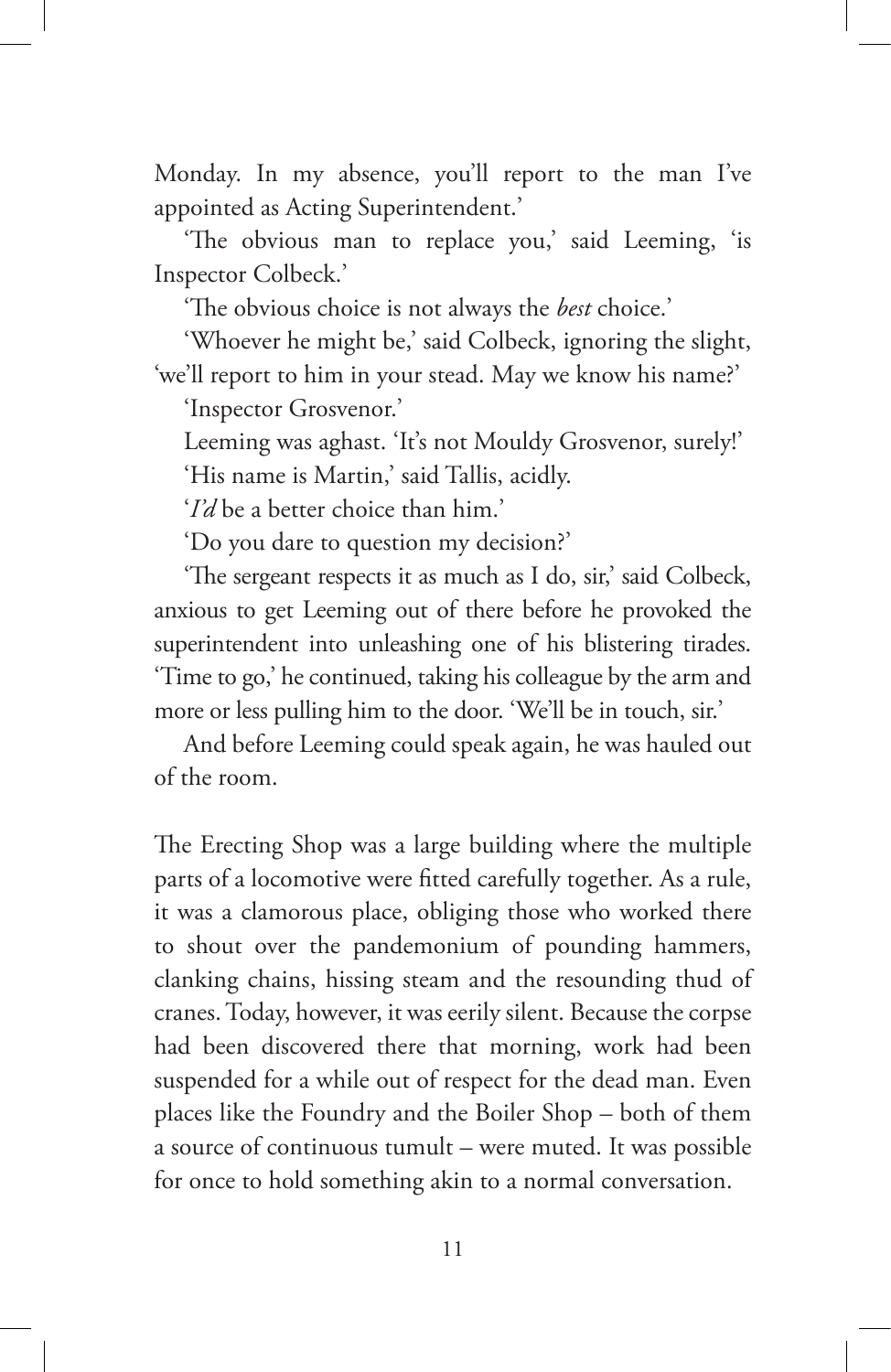At first glance, the two men appeared to be wearing the same uniform but, in fact, they belonged to different police forces and had very different powers. Edgar Fellowes was employed by the GWR and his authority was limited to railway property. He was a grizzled man in his fifties with a pockmarked face. Jared Piercey was ten years younger, a tall, cadaverous, sharp-featured inspector in the local constabulary. He was stationed in what was now known as the Old Town of Swindon to distinguish it from the New Town, the railway community, close to a mile away. When news of the discovery reached him, he'd been buoyed by the thought that he'd be in charge of his first murder investigation, only to learn on arrival that the manager had been in touch with Scotland Yard.

'We could handle this case ourselves,' he asserted.

'Mr Stinson wanted the best man for the job,' said Fellowes. 'I *am* the best man.'

'The Railway Detective has a good reputation.'

'We don't need him blundering around here. I have local knowledge and a feel for what goes on in this community.'

'I live here,' said the other, inflating his chest. 'You don't.' 'Were you a friend of the victim?'

'Frank Rodman didn't have any friends.'

'Who identified him?'

'I did,' said Fellowes.

'Even though someone had cut off his head?'

'I recognised him immediately by the tattoos on his arms. He always worked with his sleeves rolled up because of the heat in the Brass Foundry. They call it Hell's Kitchen.'

'Why did he have no friends?' asked Piercey.

'He was much better at making enemies.'

'Oh?'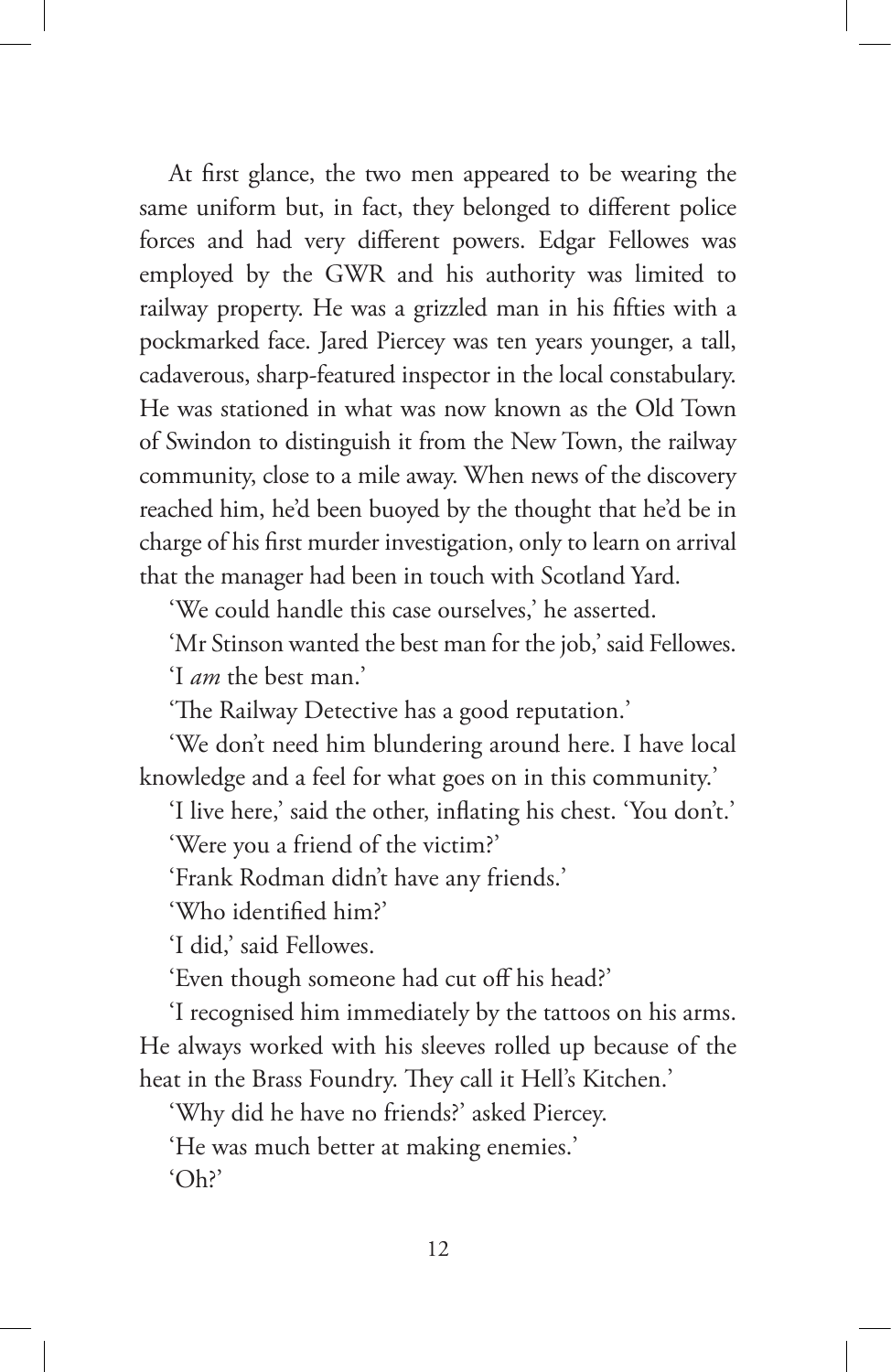'Rodman was always spoiling for a fight.'

'Then how did he manage to keep his job?'

'Oh, he never struck a blow while he was at work and, by all accounts, he was very good at what he did. Off duty, it was a different story. If you crossed him in a pub, you'd find him waiting outside for you.'

'Was he ever violent with you?'

'I kept out of his way,' said Fellowes, 'just like most of his workmates.'

'So there won't be many tears shed over his death.'

'There'll be little sympathy for Rodman himself. It'll be reserved for his wife, Betty, a long-suffering woman if ever there was one. She'll be left with horrible memories of his murder and with three kiddies to support.'

'You speak as if you know her.'

Fellowes gave a wan smile. 'Everyone knows Betty Rodman,' he said. 'She's a lovely woman and was saddled with that angry husband of hers. We'll be sorry to lose her from the village.'

Hands behind his back, Piercey walked across to the spot where the body had been found and where there was an ominous pool of blood. It was in the shadow of a half-assembled locomotive. Having examined the corpse alongside the Works doctor, Piercey had had it covered by a sheet and removed. He stared meditatively at the blood for some time before turning to Fellowes.

'Have you any idea who might have killed him?'

'No, I haven't.'

Piercey looked around. 'How did they get in here?'

'There are ways and means, Inspector.'

'Someone is on duty all night, surely?'

'We have regular patrols and, of course, there'll be a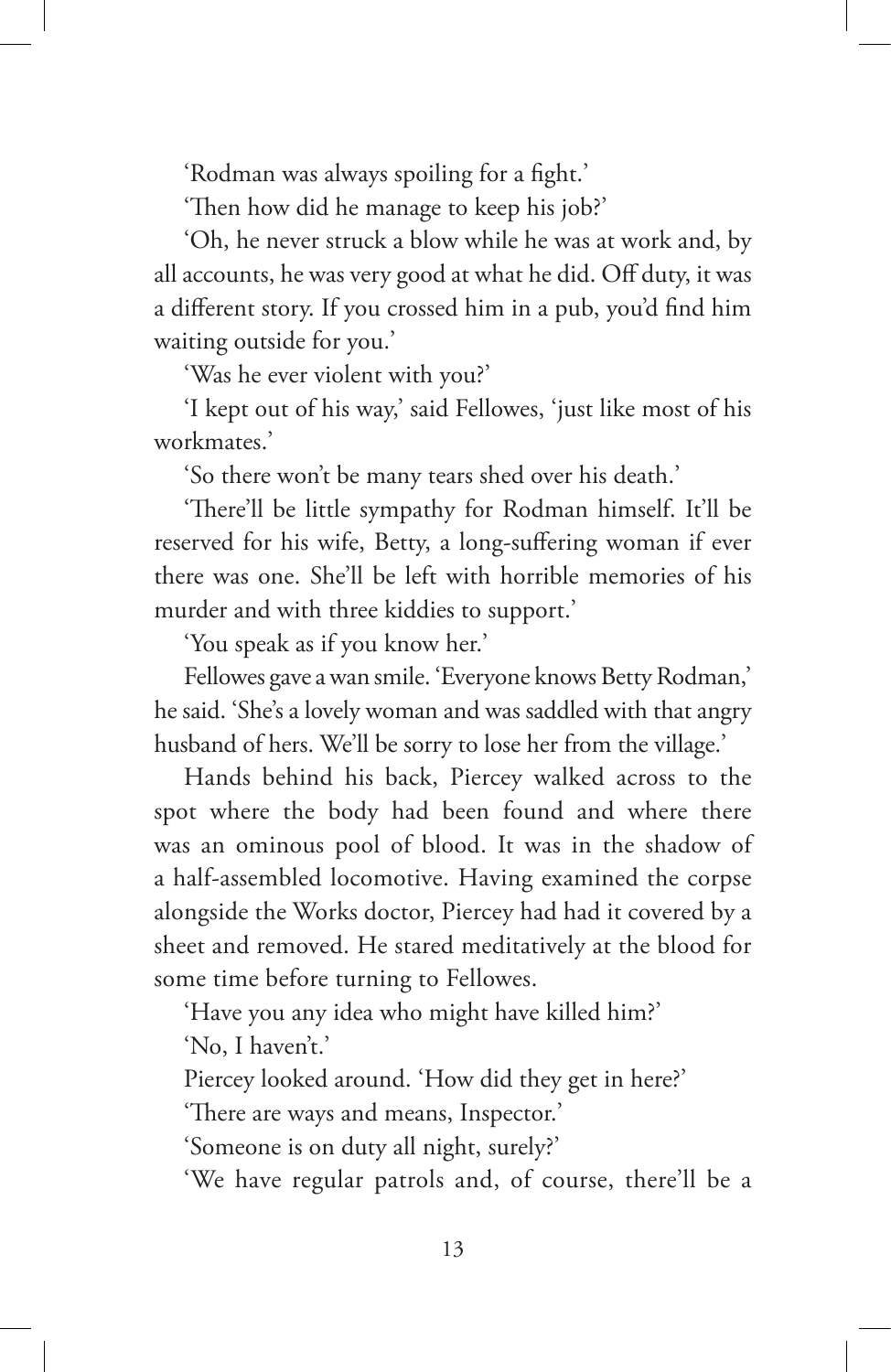nightwatchman on duty to keep everything alight.'

'Then why did nobody see anything?' demanded Piercey. 'Someone carrying a dead body is bound to be conspicuous.'

'There's your first clue.'

'What do you mean?'

'Shame on you, Inspector,' mocked the other. 'A man in your position should have spotted it right away. I bet that the Railway Detective will see it immediately.'

'I've no idea what you're talking about.'

'Look at the circumstances,' said Fellowes, enjoying the inspector's patent discomfort. 'A corpse is lugged in here during the night and trussed up. The blood on the floor tells you that Rodman's head was severed on that exact spot. A stranger wouldn't know how to get into this place without being seen. In other words,' he went on, pausing before delivering his conclusion, 'the killer is one of us.'

Before they left, the detectives each dashed off a letter to their respective wives, to be delivered by hand, explaining their departure and likely absence for some time. Both had learnt from experience to keep changes of clothing at Scotland Yard in case they had to leave the city without warning. A cab took them to Paddington and they boarded a train to Plymouth that would stop at Swindon. It was only when they'd settled into an empty compartment that they were able to reflect on what Tallis had told them. Leeming was still simmering.

'It's an insult to you, sir,' he said.

'I didn't see it as such, Victor.'

'Mouldy Grosvenor can't hold a candle you.'

'Evidently, the superintendent believes that he can. Nothing we can say will alter that. It's kind of you to take up the cudgels